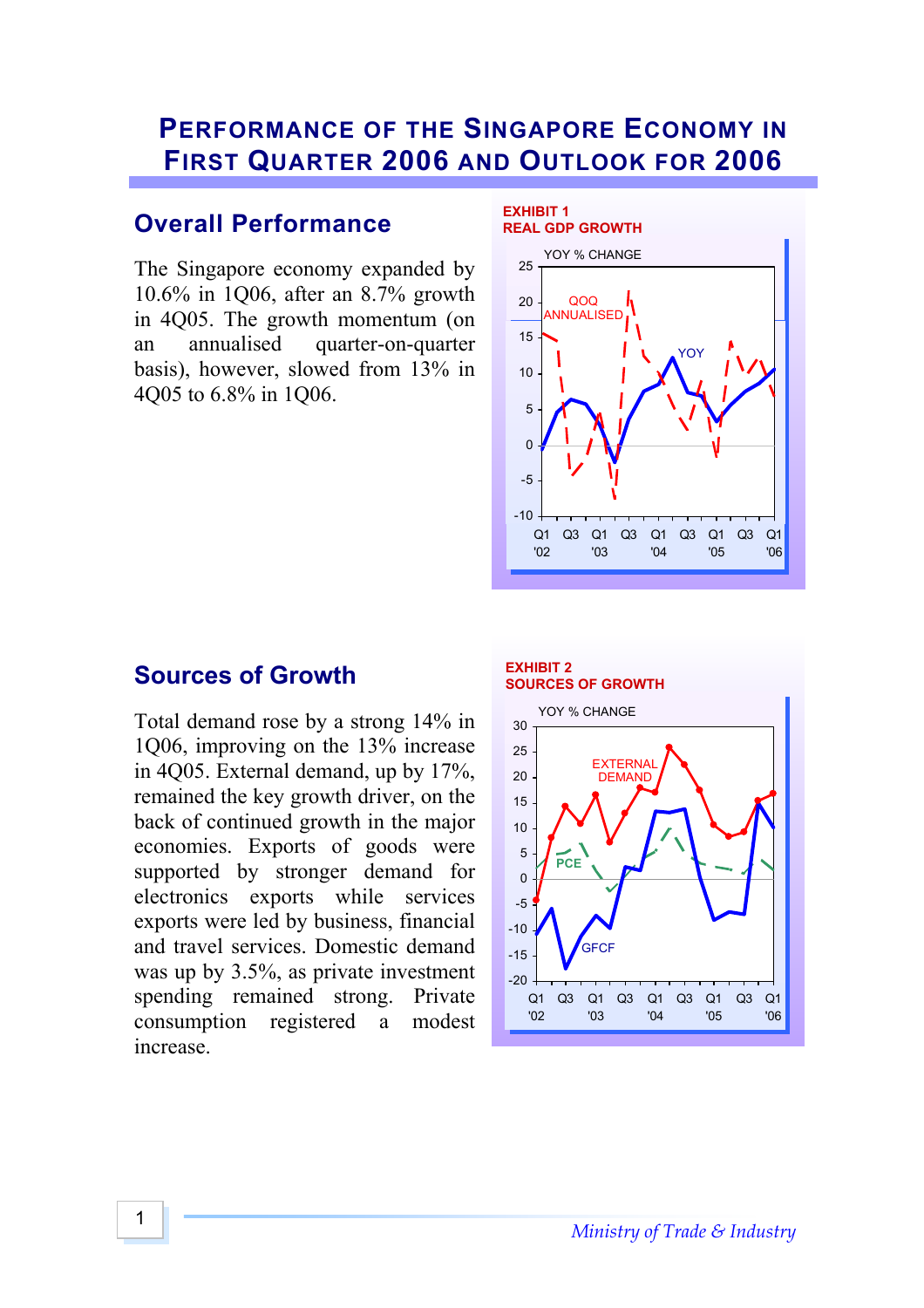## **Sectoral Performance**

In 1006, economic growth was led by the manufacturing and wholesale  $\&$ retail trade sectors which continued to record double-digit gains. Improved performance was also evident in hotels & restaurants, financial services and business services (see *Annex*).

### GROWTH IN THE MANUFACTURING

SECTOR increased to 20%, from 14% in 4Q05. All clusters, except chemicals and general manufacturing, recorded double-digit gains in the quarter. Growth in the biomedical cluster hit 47% in 1Q06, up sharply from the 7.6% in 4Q05. The pace of expansion also accelerated in the transport engineering (from 35% in 4Q05 to 40% in 1Q06) and precision engineering clusters (from 13% to 15%). Meanwhile, mainly due to the contraction in the data storage segment, the electronics cluster saw a more moderate but still robust gain of 14% in 1Q06, compared to the 20% in 4Q05. The chemicals cluster turned in a modest growth of 2.2% due to lower output in refineries.

THE CONSTRUCTION SECTOR contracted by 1.3% in 1Q06, a slight deterioration from the 0.8% decline in 4Q05. However, growth momentum strengthened to 25% on a seasonally adjusted quarter-on-quarter annualised basis. Certified payments fell by 5.7% because of lower public sector progress payments in the civil engineering segment. Contracts awarded fell by 38%, after a 27% drop in 4Q05.





#### **EXHIBIT 4 CONSTRUCTION SECTOR**

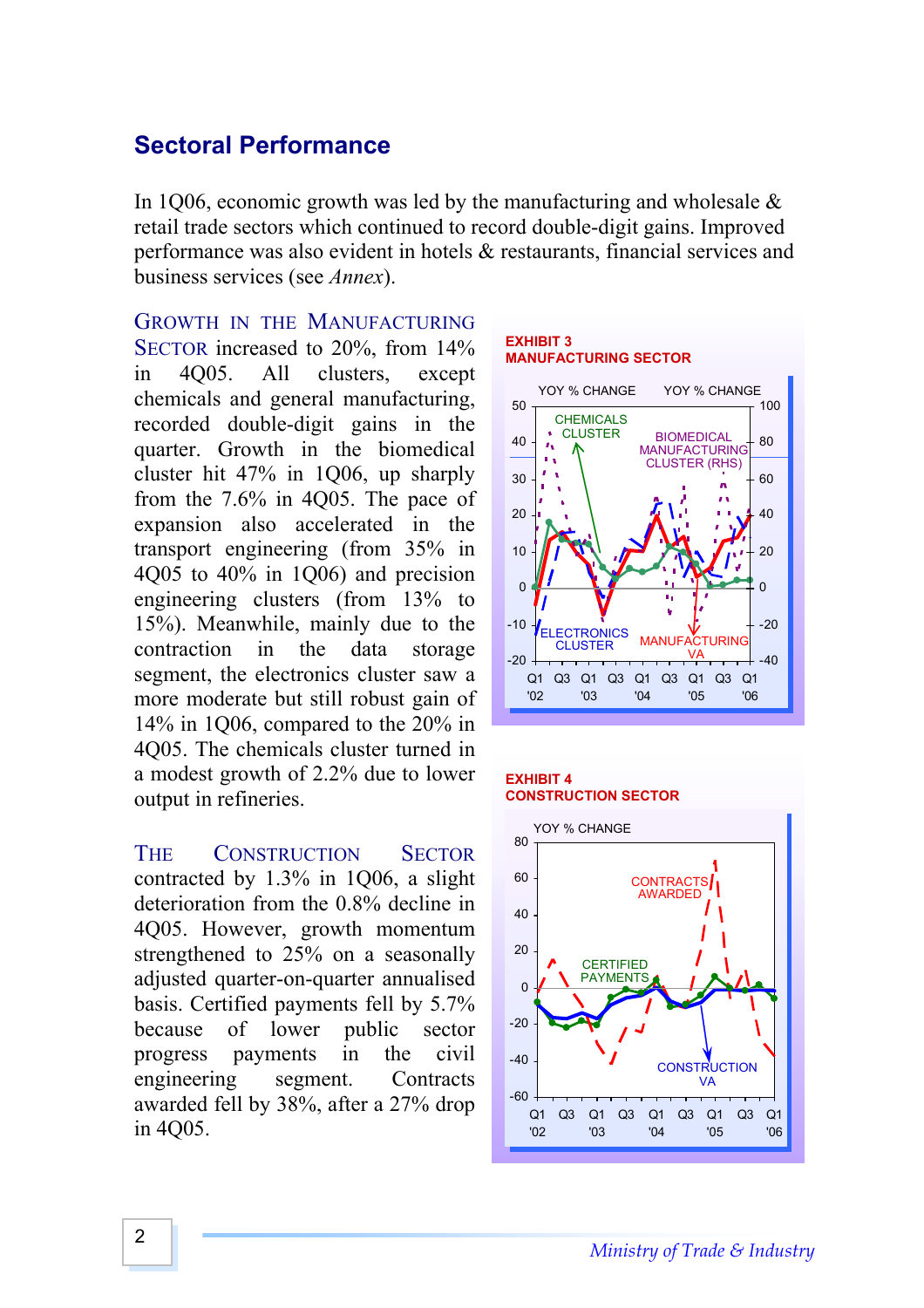GROWTH IN THE WHOLESALE AND RETAIL TRADE SECTOR strengthened further to 15% in 1Q06, from 12% in 4Q05. This was on account of the higher gains in non-oil re-exports - 22% in 1Q06 compared with 20% in 4Q05. At the same time, retail sales growth remained strong, although it eased slightly from 8.2% in 4Q05 to 8.0% in 1Q06. Excluding motor vehicles, retail sales grew by a slower 5.2%, after a gain of 7.8% in 4Q05.

#### **EXHIBIT 5 WHOLESALE AND RETAIL TRADE SECTOR**



THE HOTELS AND RESTAURANTS SECTOR expanded at a faster pace of 7.3% in 1Q06, compared with 6.2% in 4Q05. The upturn in this sector reflected the higher increase in visitor arrivals. Visitor arrivals rose by 14% in 1Q06 compared with 4.9% in the earlier quarter. This bolstered occupancy rates and room revenues for hotels as well as restaurant revenues.

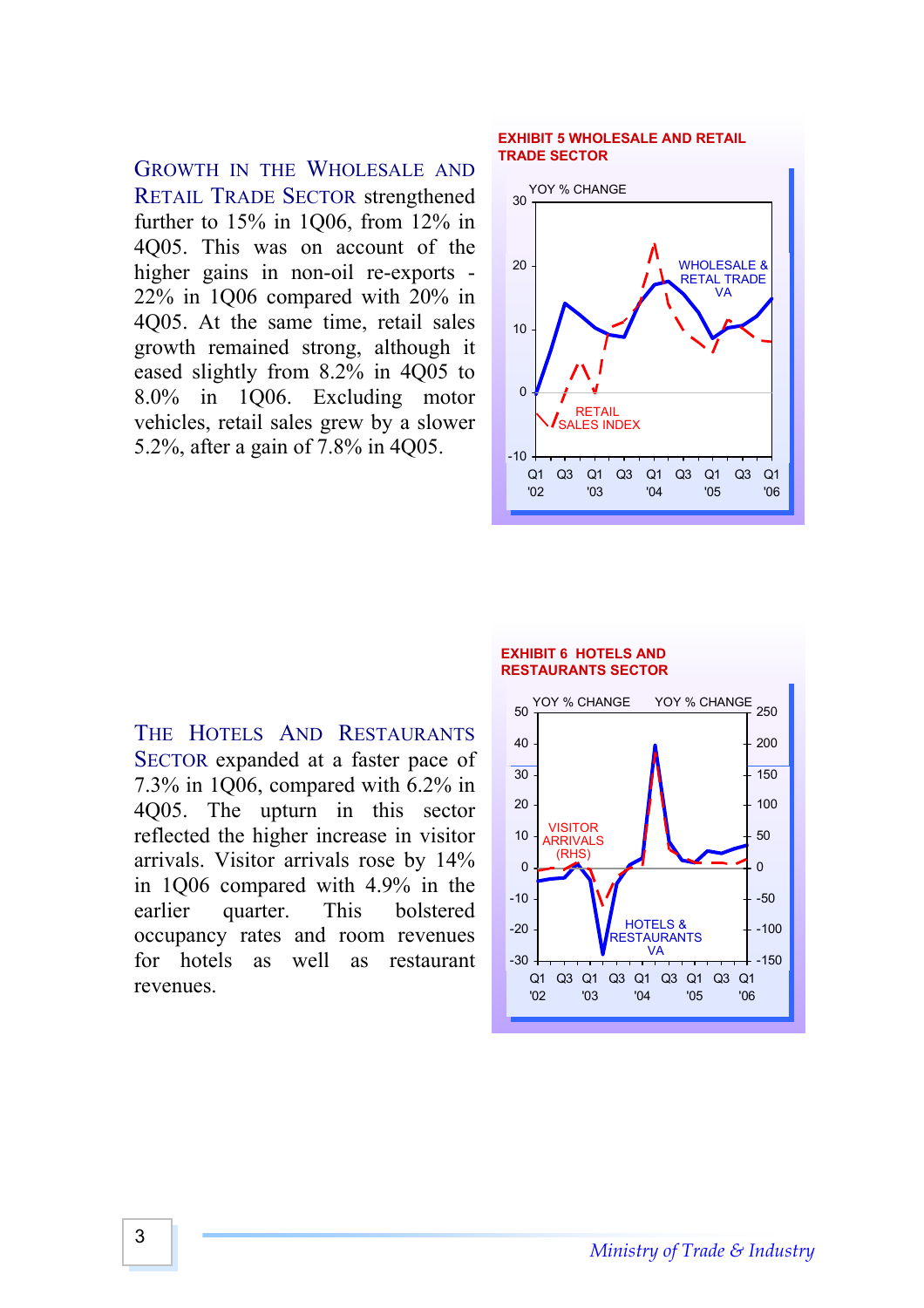GROWTH IN THE TRANSPORT AND COMMUNICATIONS SECTOR was marginally lower at 5.0% in 1Q06, compared to the 5.1% in the previous quarter. The air segment saw stronger increases in air passenger and air cargo volumes. In the sea segment, however, container throughput rose at a more moderate pace. For the communications segment, growth in international telephone call minutes edged up while the number of broadband subscribers registered a slower but still robust growth.

### **EXHIBIT 7 TRANSPORT AND COMMUNICATIONS SECTOR**



THE FINANCIAL SERVICES SECTOR expanded by 8.3% in 1Q06, accelerating from the 7.4% clip a quarter earlier. Growth was broadbased across most of the industries. In particular, stock broking was supported by higher trading volumes while the fund management segment was spurred by buoyant returns from regional and emerging markets. Forex trading activity also picked up. In addition, the domestic and offshore banking industries saw higher lending in both the non-bank and interbank segments.

#### **EXHIBIT 8 FINANCIAL SERVICES SECTOR**

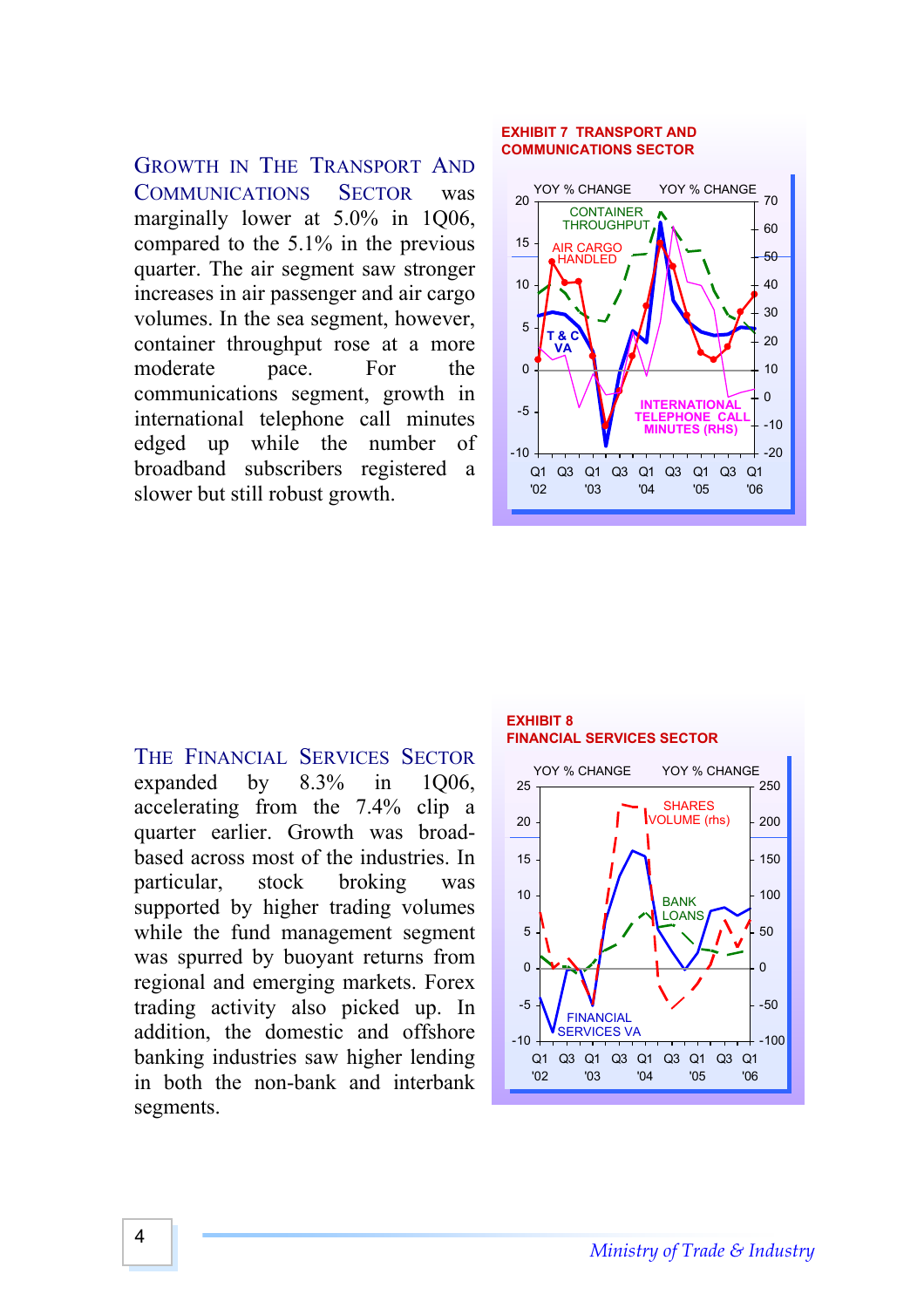THE BUSINESS SERVICES SECTOR expanded by a brisk 6.6% in 1Q06, a slight improvement from the 6.3% gain a quarter earlier. The expansion was driven by growth in the IT-related services, business representative offices, and legal and accounting services, while the real estate segment provided continued support.

#### **EXHIBIT 9 BUSINESS SERVICES SECTOR**



## **Labour Market**

Total employment rose by 33,400 in 1Q06, close to the 35,300 increase in the previous quarter. All major sectors registered gains, with the services sector continuing to account for much of the increase. During the quarter, the number of services jobs rose by 17,900. In manufacturing and construction, the respective gains were 10,400 and 5,100. Retrenchment was similar to last quarter's at 3,300. The seasonally-adjusted unemployment rate remained at 2.6%, unchanged from 4Q05.

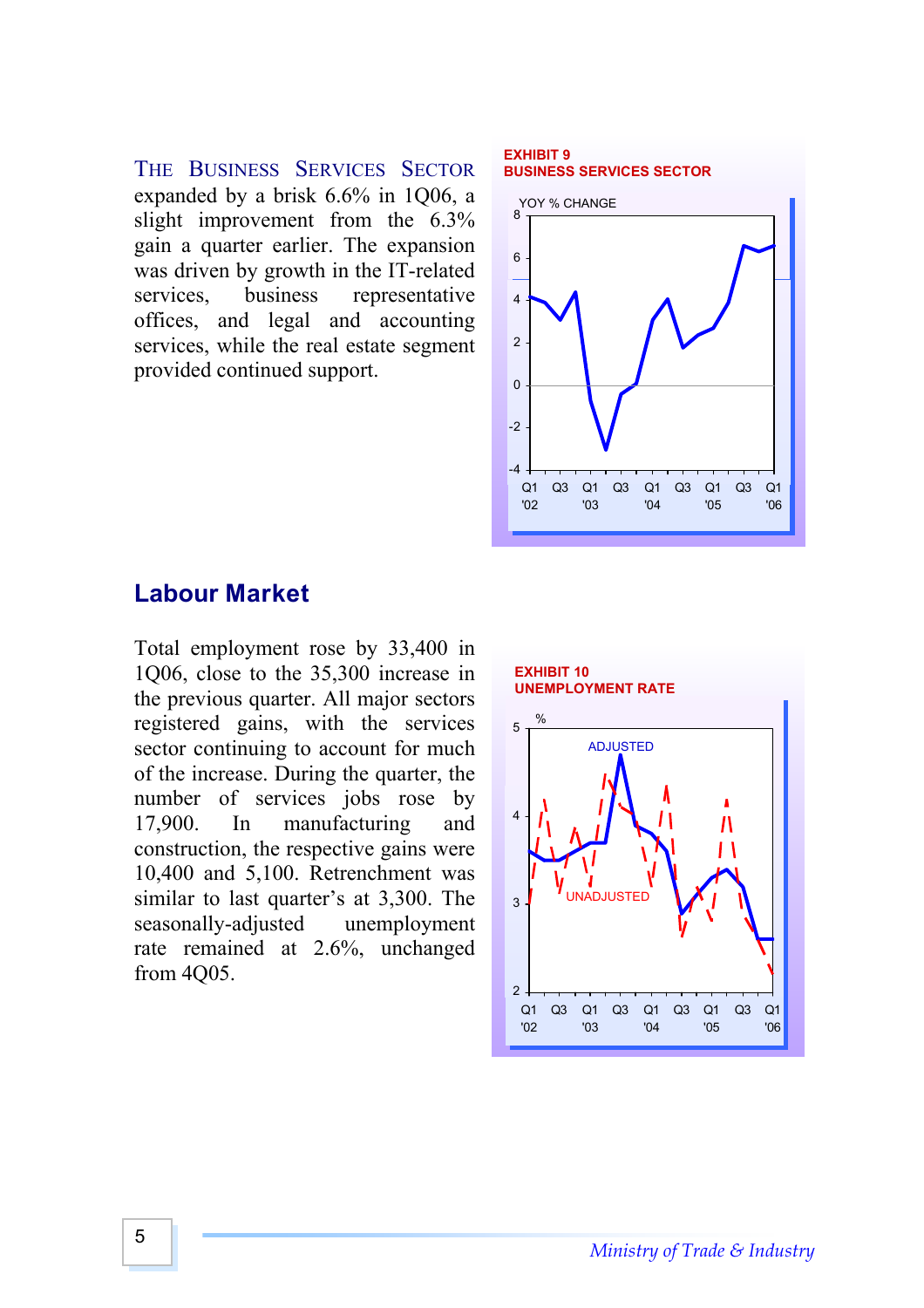### **Labour Productivity**

Stronger GDP growth in 1Q06 lifted labour productivity by 4.8% in the quarter, compared with a 3.3% gain a quarter earlier. The manufacturing and wholesale & retail trade sectors saw the largest improvement of 12% and 11% respectively. Smaller gains were seen in the transport & communications (2.3%), hotels & restaurants (2.2%) and financial services  $(1.6\%)$  sectors. The construction (-5.8%) and business services (-3.8%) sectors registered declines in labour productivity.

#### **EXHIBIT 11 LABOUR PRODUCTIVITY**



### **Business Costs**

Labour productivity in 1Q06 lowered overall unit labour cost (ULC) by 4.2%, compared with a 4.1% drop in 4Q05. Unit business costs (UBC) in the manufacturing sector fell by 2.6%, after a 2.4% decline in 4Q05. This was driven mainly by the reduction in manufacturing ULC, which outweighed the increases in services cost and Government rates & fees.



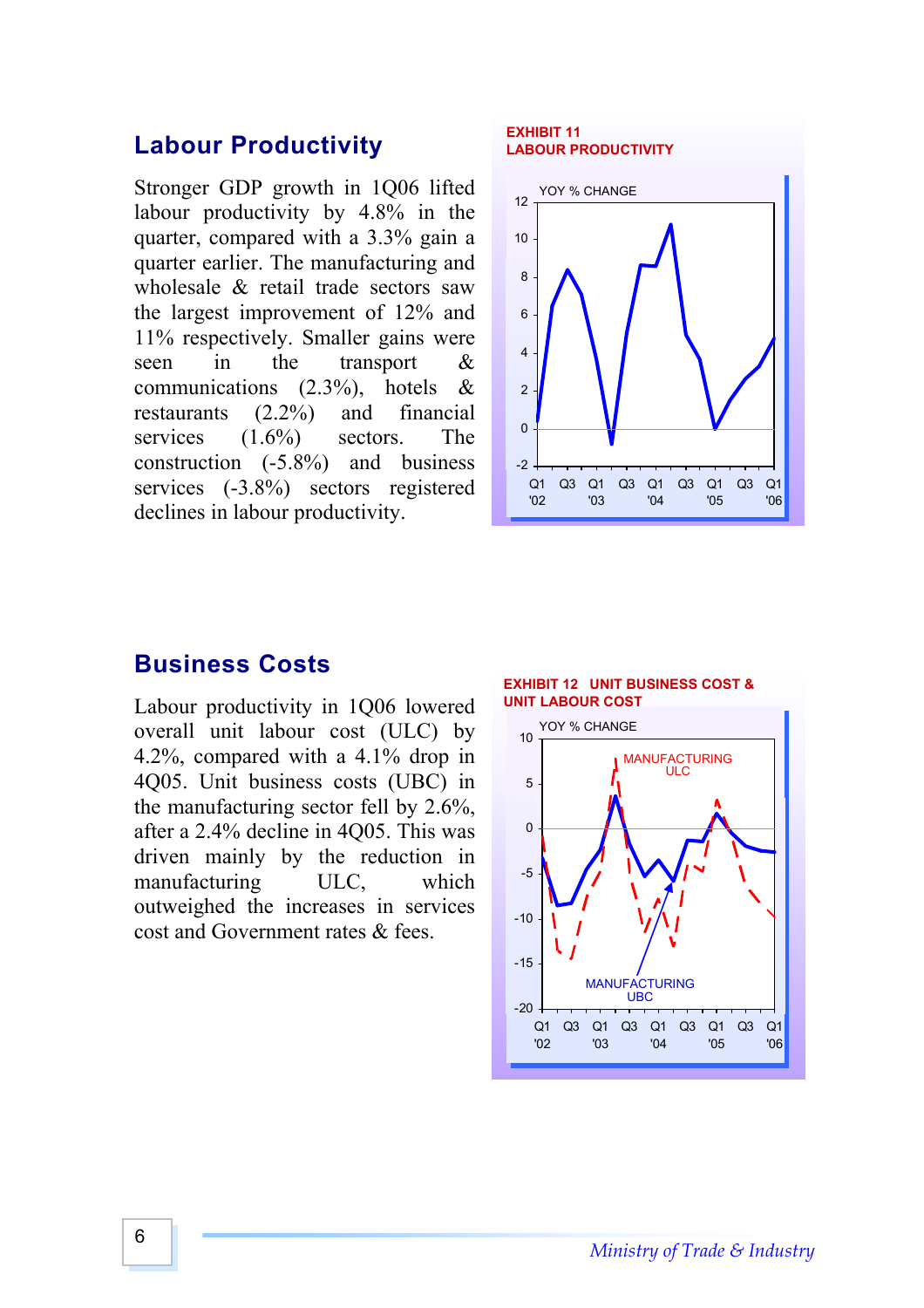## **External Trade**

Singapore's external trade expanded by 21% in 1Q06, up slightly from the 20% growth a quarter earlier. Total exports rose by 22%, marginally faster than the 21% gain in 4Q05. Both domestic exports and re-exports registered stronger growth. Non-oil domestic exports, however, increased at a slightly slower 17% compared with 19% in 4Q05. Growth of non-oil imports (excluding aircraft and ships) remained at 17% in 1Q06. In volume terms, total trade increased by 17%, similar to the previous quarter.



Prior to 2004, data excludes trade with Indonesia.

### **Investment Commitments**

In 1Q06, manufacturing investment commitments totalled \$1.9 billion in terms of fixed assets. When the commitments are fully operational, they would create value added of \$2.8 billion and generate more than 6,100 jobs. 49% would be for skilled workers. Total business spending commitments in services promoted by EDB amounted to \$659 million in 1Q06. When these commitments are realised, they would generate value added of \$2.6 billion and create more than 2,200 jobs, of which 89% are for skilled workers.

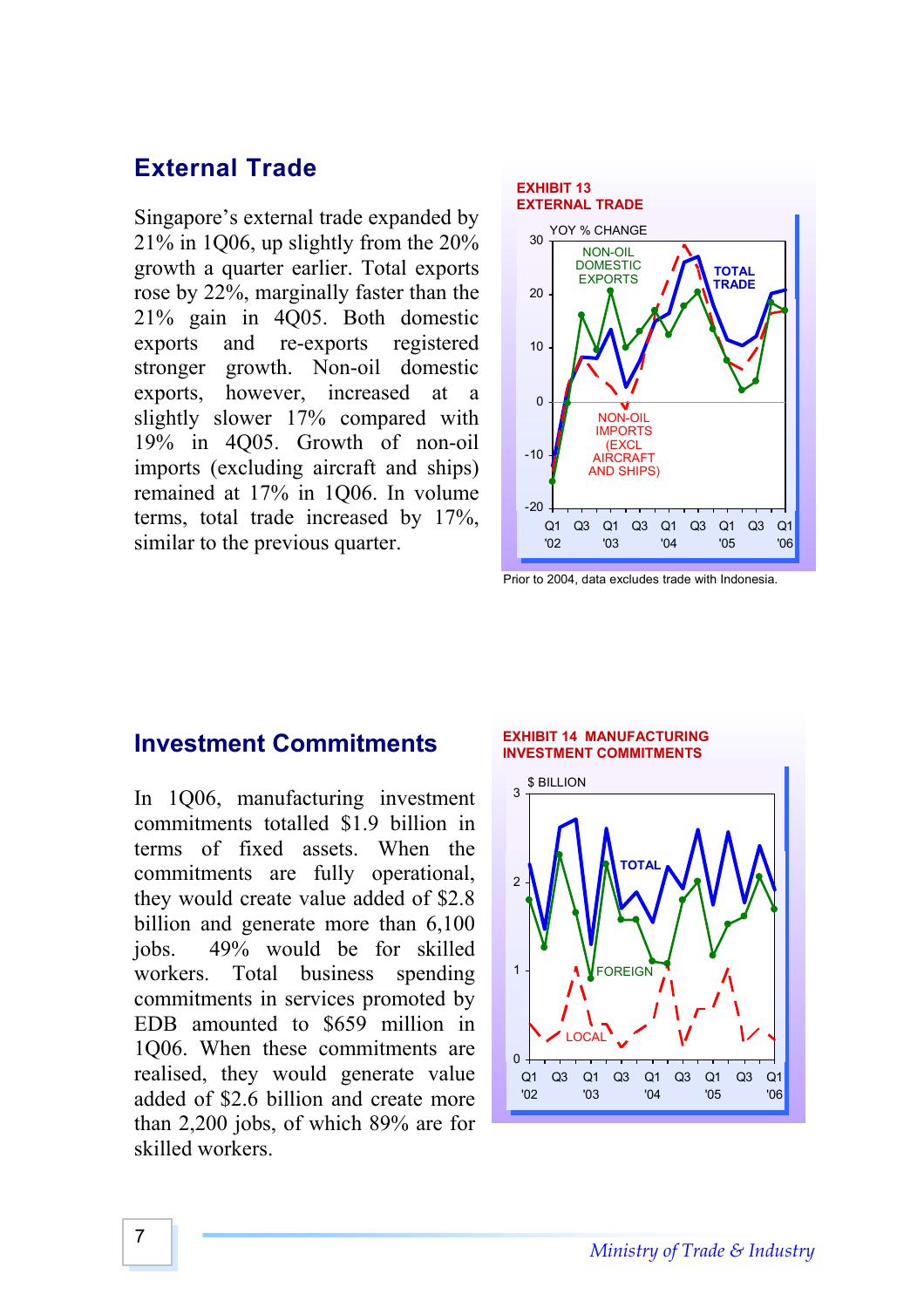## **Balance of Payments**

Singapore's overall balance of payments registered a larger surplus of \$8.4 billion in 1Q06, compared with \$4.3 billion in 4Q05. The capital and financial account recorded a lower net outflow while the current account saw a smaller surplus.

Reflecting these developments, Singapore's official foreign reserves rose by \$3.8 billion to reach \$197 billion (equivalent to 6.8 months of current imports).

#### -20 -15 0 -1 -5 0 5 10 15 20 Q1 '02 Q3 Q1 Q3 Q1 Q3 Q1 '03 '04 '05 Q3 Q1 '06 **\$ BILLION** CAPITAL & FINANCIAL ACCOUNT **OVERALL BALANCE BALANCE OF PAYMENTS CURRENT ACCOUNT**

**EXHIBIT 15**

### **Consumer Price Inflation**

The CPI rose by 1.4% year-on-year in 1Q06, faster than the 1.1% clip in 4Q05. Much of the increase was accounted for by higher electricity tariffs, petrol prices, holiday travel cost and education fees. Nevertheless, lower car prices and foreign maid levy helped keep consumer price inflation at a relatively low rate.

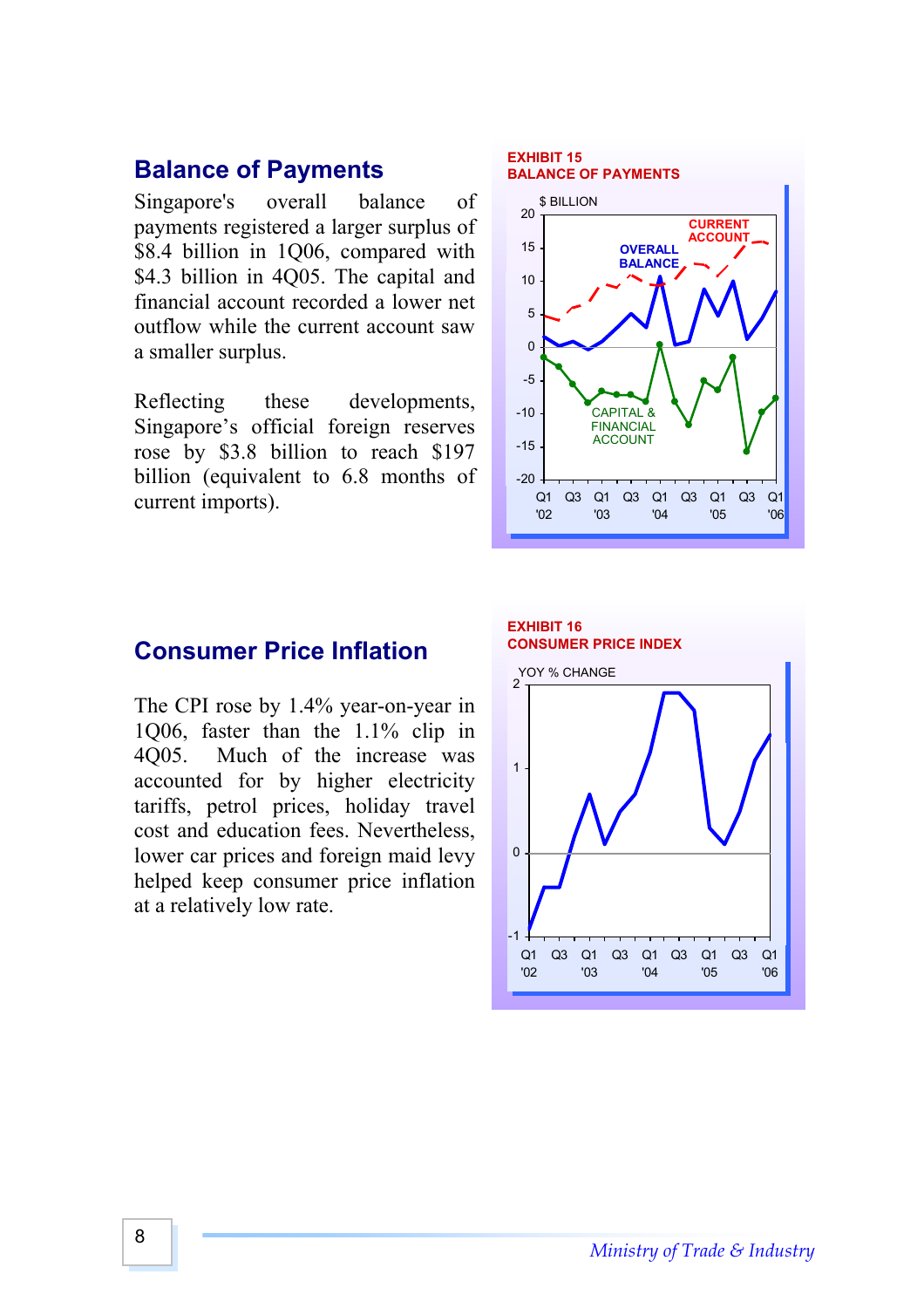# **Outlook for 2006**

The global economic environment has improved further over the last few months. The IMF has raised its global economic growth forecast for 2006 from 4.3% to 4.9%. Growth prospects for the US economy are healthy on account of the strong growth in employment and business investment, although concerns over rising interest rates and its twin deficits remain. The economic outlook for Japan has also improved further, with both business and consumer sentiments continuing to climb to levels not seen since the 1990s. Similarly, there is growing optimism in the EU, underpinned by a positive business climate and improvement in consumer confidence. In Asia, China and India continue to see strong growth while the regional economies are expected to register steady gains this year.

The global electronics industry is expected to turn in another year of healthy expansion on the back of sustained global demand. Research house Gartner has raised its forecast for global semiconductor sales this year from 7.6% to 9.5%, which will be an improvement from the 6.8% increase in 2005.

On the domestic front, the Singapore economy has turned in a strong performance in 1Q06. With the unemployment rate remaining at a low of 2.6% in March 2006, consumer sentiments are expected to pick up further. Forward-looking indicators also point to continued growth in the next few quarters. The composite leading index rose for the fifth consecutive quarter in 1Q06, albeit at a more moderate pace. The latest surveys of business expectations also show that firms in both manufacturing and services are upbeat about business conditions in the next 6 months.

However, some downside risks persist. Most notable is the continued increase in oil prices arising from tightness of the supply-demand situation in the oil industry. Recently, geopolitical uncertainties in key oil producing countries have heightened the risks of oil supply disruptions and spikes in oil prices. Other factors that could potentially derail global growth include a disorderly unwinding of current international imbalances and an outbreak of Avian flu among humans.

In view of the positive developments in both the external and domestic economic environment, and barring unforeseen circumstances, the Ministry of Trade and Industry has raised the 2006 GDP growth forecast to between 5% and 7%, from the previous forecast of between 4% and 6%.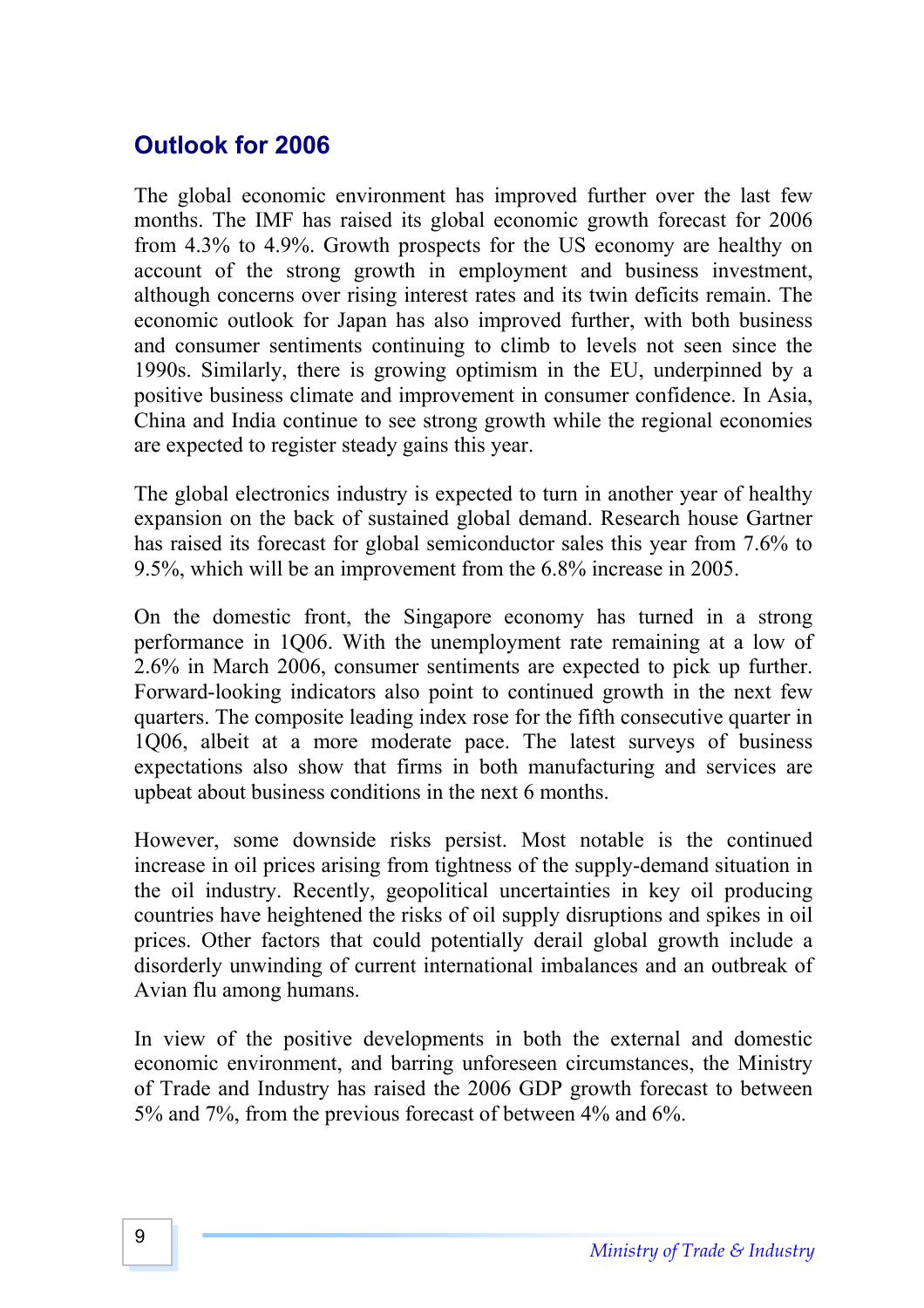



 $\frac{1}{1}$ <sup>1</sup> The y-axis of the chart on business expectations represents the net weighted balance of companies that predict an improvement in business situation. This is derived from the weighted percentage of companies in the survey that predict better business minus the weighted percentage of companies that predict worse business.